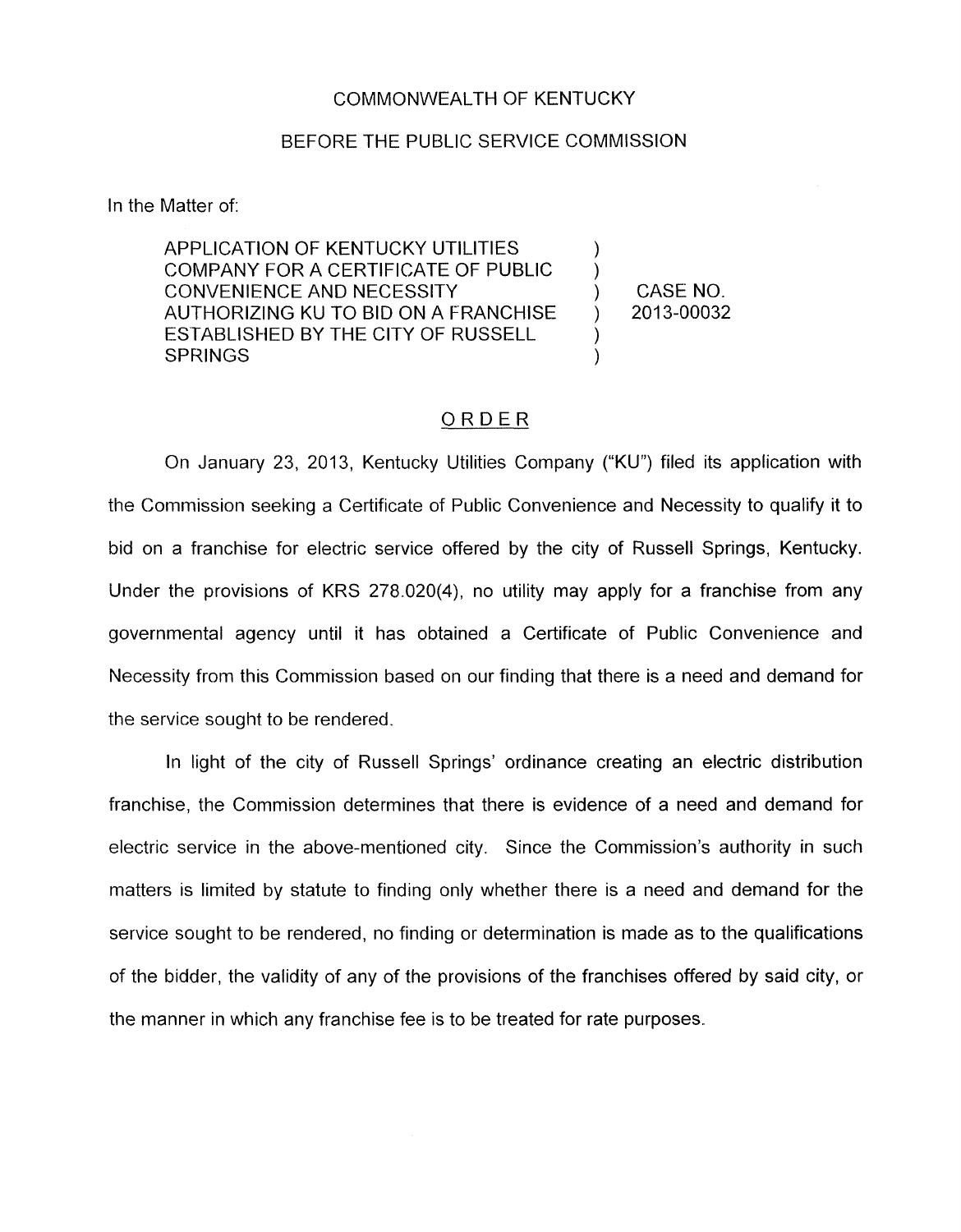IT IS THEREFORE ORDERED that:

1. KU is granted a Certificate of Public Convenience and Necessity that authorizes it to bid on a franchise for electric service offered by the city of Russell Springs, Kentucky

*2.* If KU is not the successful bidder, KU shall, within ten days of the award of the franchise at issue, file with the Commission a written notice stating that KU was not the successful bidder

**3.** If KU is the successful bidder, KU shall, within ten days of the award of the franchise at issue, file with the Commission a copy of the executed franchise agreement.

4. Any documents filed pursuant to ordering paragraphs 2 or 3 of this Order shall reference the number of this case and shall be electronically submitted via the Commission's electronic Tariff Filing System.

*5.* This Order shall not be construed as granting a Certificate of Public Convenience and Necessity to construct utility facilities in said city.

By the Commission



**ATTES** Executiv

Case No. 2013-00032